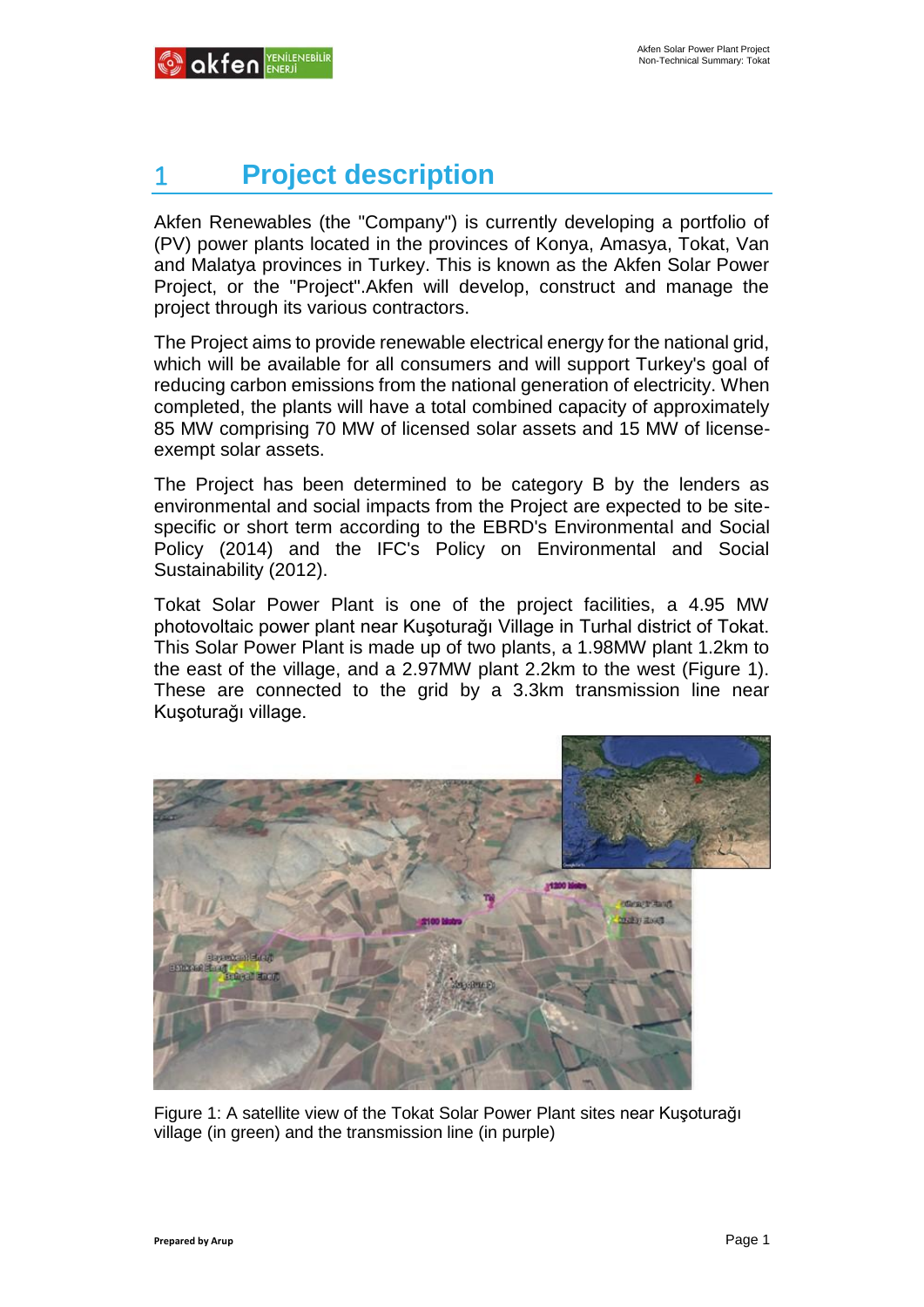## 2 **Environmental and social benefits, impacts and mitigation measures**

## 2.1 **Environmental and social assessment**

There was no requirement to prepare an EIA for the Tokat Solar Power Plant according to national legislation. However, the Company has undertaken additional studies including social impact assessment, cumulative impact assessment, biodiversity and ecosystem assessment studies and visual impact assessment studies in order to meet the lenders' environmental and social criteria.

## 2.2 **Resource efficiency and pollution prevention and control**

Tokat Solar Power Plant is fully compliant with national laws regarding resource efficiency and pollution prevention and control. According to the initial estimates by the Company, approximately 8GWh of electricity is expected to be generated in the first year of operation. This is expected to result in greenhouse gas emissions avoidance of  $5,430$  tonnes of  $CO<sub>2</sub>$ equivalent annually.

It is estimated that the Tokat site will consume approximately 66m3 of water for panel cleaning per year.

## 2.3 **Land acquisition**

The Tokat Solar Power Plant involved the acquisition of 98,866m2 of land. This land was previously owned by another solar energy company and the acquisition, on a willing buyer-willing seller basis, was completed in 2017. The purchasing process was based on identifying low quality land, contacting owners to confirm their interest and negotiating a price for the purchase of the land.

## 2.4 **Cultural heritage**

A procedure was put in place to manage archaeological assets that are found during construction works. Previous studies have indicated there are no known cultural heritage assets in the site area.

### 2.5 **Biodiversity**

The site is not located in a sensitive ecological area. Kaz Gölü Wildlife Development Area is located approximately 7km to the east of the site and Ballıca Cave Nature Park is 22km to the southeast. Both of these protected areas are too far away to be affected.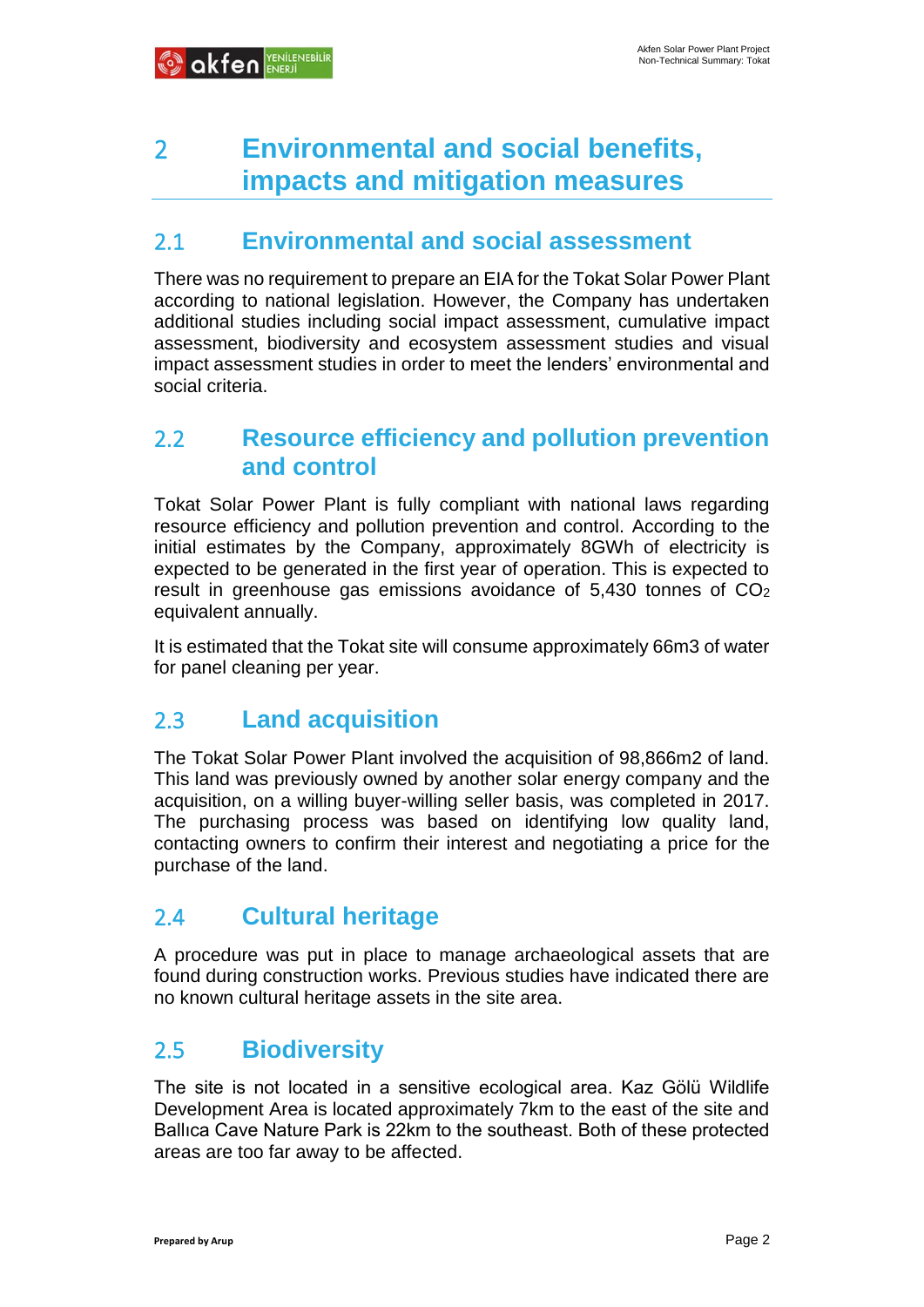

## 2.6 **Visual impact**

The two Tokat Solar Power Plants are visible from neighbouring villages of Kuşoturağı and Ataköyü. Kuşoturağı Village is at a higher elevation than both the plants and looks down upon the western plant. The visibility of the eastern plant from Kuşoturağı Village is less due to the lie of the land. The site is also visible from Ataköyü Village, but as the village is 2km away and at a lower elevation, the visibility is quite low. Overall, the Tokat Solar Power Plant is considered to have a low visual impact. Views of the plant from Kuşoturağı Village are shown in Figure 2.



Figure 2: Views of Tokat SPP from Kuşoturağı Village (Left: west of the village; Right: east of the village)

## 2.7 **Consistency with policy, law and other plans**

The project is consistent with the national policy towards promotion of renewable energy sources, legal requirements and other plans for the area of influence. It fulfils the main strategic goal of reducing carbon emissions from electricity production.

### 2.8 **Cumulative and induced impacts**

Akfen Renewables has committed to undertaking further cumulative assessments for all Project sites which will include any development in the local area which could have a cumulative impact on social and environmental factors.

### 2.9 **Environmental and social management**

The Company is committed to operating the Project in accordance with national law, good international practice and the EBRD's environmental and social policies. At a corporate level, the Company operates an Environmental Management System that is certified to international standards.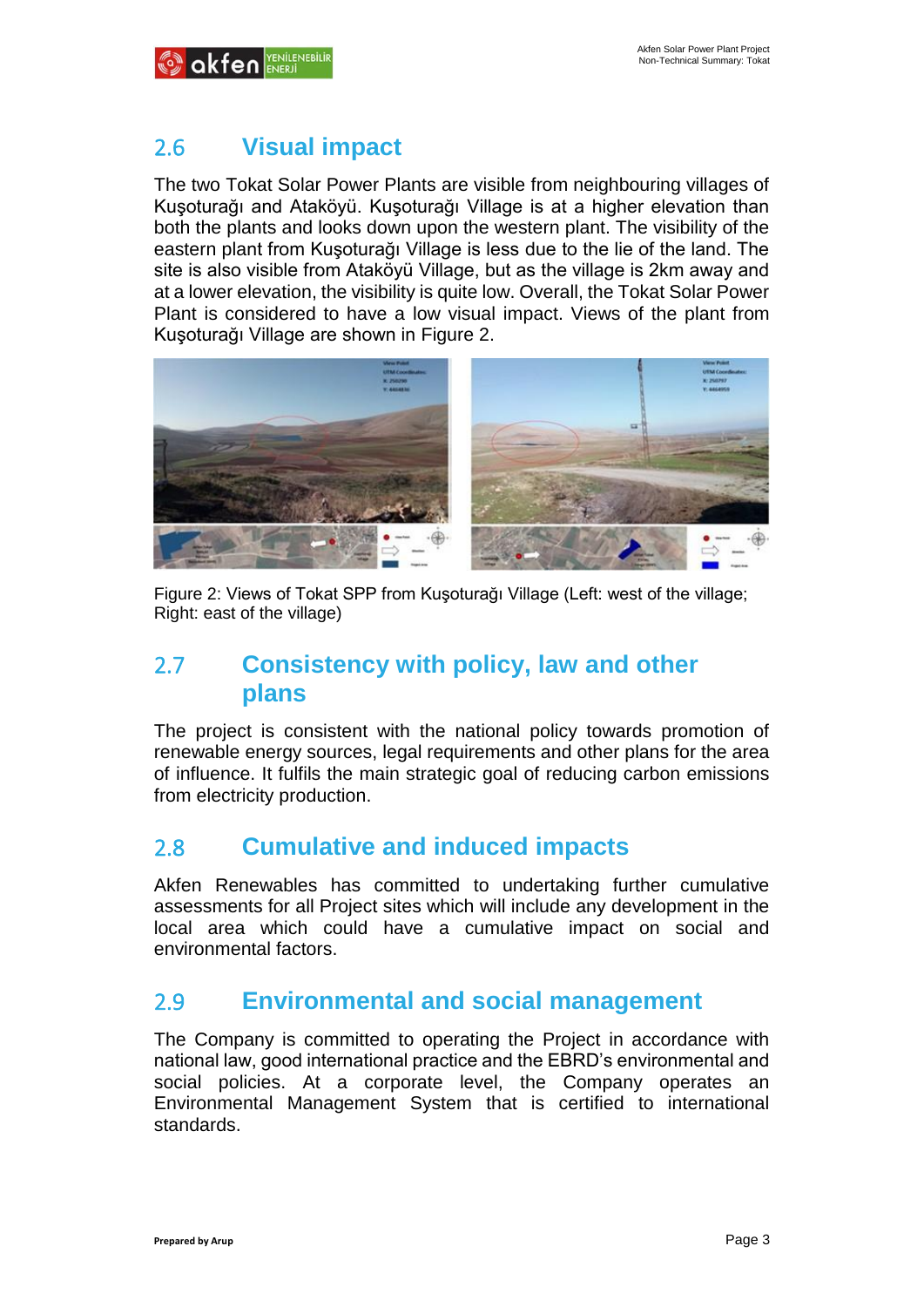An environmental and social action plan, known as an ESAP, has been prepared for the Project. This details the actions that the Company will take to prevent, reduce and offset environmental impacts and risks.

## 3 **Impact monitoring**

## 3.1 **Process for monitoring the identified impacts**

Compliance with the ESAP will be monitored with quarterly inspections during construction phase and annual inspections during operation phase. Annual reports on environmental and social performance will also be prepared. The reports will be checked against legislative requirements and those of the lenders. The monitoring will continue for the first two years of operation of the power plant.

## 3.2 **Stakeholder engagement and grievances**

A Stakeholder Engagement Plan has been prepared for the Project. This provides a mechanism for the consideration and response to further comments received regarding the Tokat Solar Power Plant and the other plants forming the Project. It describes the Company's approach to interacting with stakeholders, including the general public, and the disclosure of relevant information with respect to Company's operations and the Project. It is available at the company's website at [www.akfenren.com.tr.](http://www.akfenren.com.tr/) Stakeholders are provided with access to up-to-date information on the Tokat Solar Power Plant and the related grievance mechanism. Stakeholder engagement will be maintained for the duration of the Project. The effectiveness will be monitored and the Stakeholder Engagement Plan updated as needed.

Akfen also has established a Corporate Social Responsibility plan that requires an activity to be performed at each project site every year. This activity will take the form of a meeting with local stakeholders, during which the company will try to identify opportunities to contribute to the welfare and development of the local communities.

It will be possible to submit comments or grievance in person at the Tokat Solar Power Plant sites during construction and operation. Comments can also be submitted using the Akfen Renewables website [\(http://akfenren.com.tr/kurumsal-sorumluluk/sikayet-ve-oneriler-1\)](http://akfenren.com.tr/kurumsal-sorumluluk/sikayet-ve-oneriler-1).

Alternatively, the Company's Community Liaison Officer, Mr. Burak SOLMAZ, can be contacted using the following details:

- Phone: 0 530 954 18 87
- Fax: 0312 441 68 14
- E-mail: [bsolmaz@akfen.com.tr](mailto:bsolmaz@akfen.com.tr)